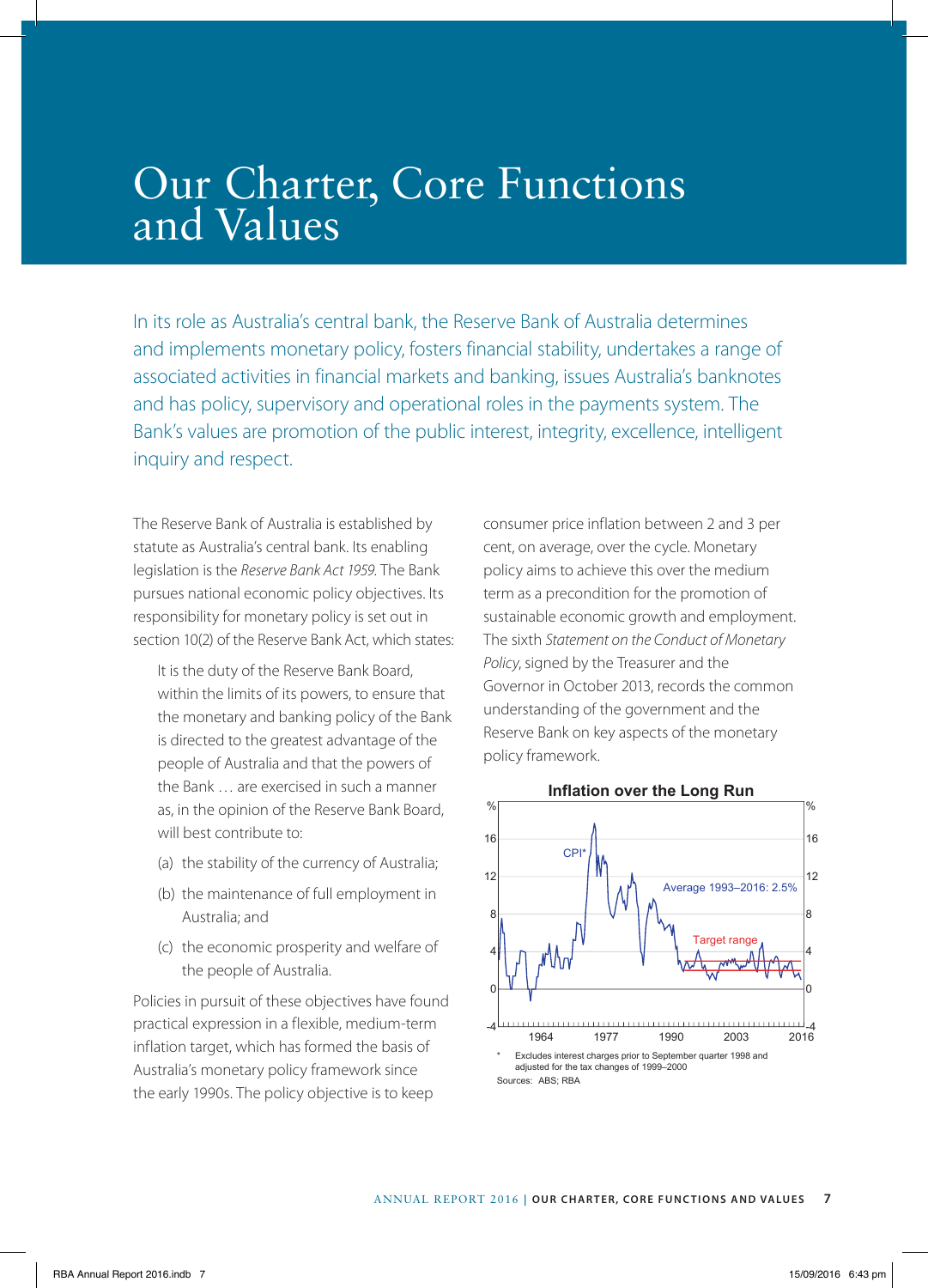THE BOARD WITHIN THE LIMITS OF ITS THE BOARD WITHIN THE LIMITS OF ITS THE ROARD WITHIN THE LIMITS OF ITS IT IS THE DUTY OF THE BOARD WITHIN THE LIMITS OF BANKING<br>
FOWERS TO ENSURE THAT THE MONETARY AND BANKING<br>
POWERS TO ENSURE THAT THE MONETARY TO THE GREATEST TIS THE DUTY OF THE BOARD WITHIN AND BAINEST THE DUTY OF THE BOARD WITHIN THE GREATEST CONSUMER THAT THE MONETARY AND THAT POWERS TO ENSURE THAT THE BANK IS DIRECTED TO THE AND THAT FOLICY OF THE BANK IS DIRECTED TO THE GREATED THAT FURNIS TO ENSURE THAT THE MOTED TO THE GREATED THAT THAT POURS OF THE PEOPLE OF AUSTRALIA AND THAT **POLICY OF THE BANK OF AUSTRALIA TO SUCH ADVANTAGE OF THE PEOPLE OF AUSTRALIA IN SUCH ADVANTAGE OF THE BANK ARE EXERCISED IN SUCH BES** THE POWERS OF THE BANK ARE EXERCISED IN THE FOWERS OF THE BANK ARE EXERCISED WILL BEST MANNER AS IN THE OPINION OF THE CURRENCY THE CONTRIBUTE TO THE STABILITY OF THE CURRENCY THE CONTRIBUTE TO THE STABILITY OF THE TREE BOOM NO. ON THE RECONOMIC PROSPERITY AND WELFARE OF THE PEOPLE OF AUSTRALIA

RESERVE BANK ACT 1959

Part of the *Reserve Bank Act 1959*, as seen in the Reserve Bank Head Office foyer, Sydney

The Reserve Bank also has a responsibility to foster overall financial stability, as an important underpinning of a stable macroeconomic environment. This is also recognised in the *Statement on the Conduct of Monetary Policy*. The Bank works with other regulatory bodies in Australia to foster financial stability. The Governor chairs the Council of Financial Regulators (CFR) – comprising the Bank, Australian Prudential Regulation Authority (APRA), Australian Securities and Investments Commission (ASIC) and Australian Treasury – whose role is to contribute to the efficiency and effectiveness of regulation and the stability of the financial system. While APRA has responsibility for the prudential supervision of financial institutions, in the event of a financial system disturbance the Bank and relevant agencies work to mitigate the risk of systemic consequences. The Bank's responsibility to promote financial stability does not, however, equate to a guarantee of solvency for financial institutions, nor is its balance sheet available to support insolvent institutions. Nevertheless, the

Bank's central position in the financial system – and its position as the ultimate provider of liquidity to the system – gives it a key role in financial crisis management, in conjunction with the other members of the CFR.

The Reserve Bank conducts operations in domestic and international financial markets and undertakes analysis of markets and institutional developments in support of the Bank's policy objectives. The Bank has a sizeable balance sheet, part of which is used to ensure there is sufficient liquidity in the domestic money market on a daily basis, in support of the Bank's monetary policy and financial system stability objectives. The Bank holds and manages Australia's foreign currency reserves. It operates in the foreign exchange market to meet the foreign exchange needs of its clients and to assist with domestic liquidity management.

The Reserve Bank has responsibility for ensuring the stability, efficiency and competitiveness of the payments system through the Payments System Board, which was established in 1998. The